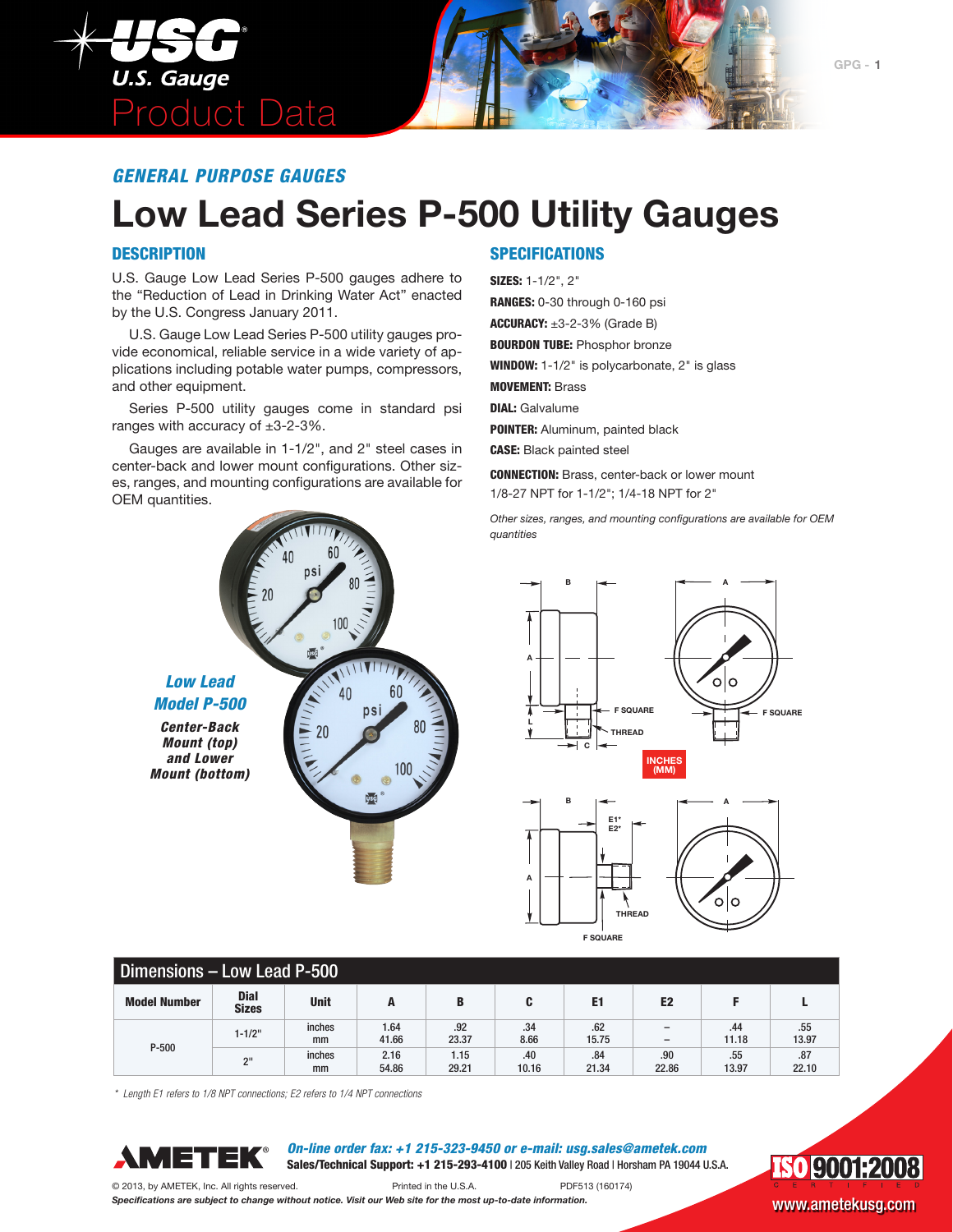

# **Low Lead Series P-500 Utility Gauges**

| <b>Spec Number Selection Chart</b> |               |                        |  |  |  |  |
|------------------------------------|---------------|------------------------|--|--|--|--|
| <b>Low Lead Series P-500</b>       |               |                        |  |  |  |  |
| <b>Connection</b>                  | <b>Ranges</b> | $1 - 1/2"$<br>Spec No. |  |  |  |  |
|                                    | $0-30$ psi    | 166327NL               |  |  |  |  |
|                                    | $0-60$ psi    | 146002ANL              |  |  |  |  |
| 1/8-27 LM                          | $0-100$ psi   | 166318NL               |  |  |  |  |
|                                    | $0-160$ psi   | 146004ANL              |  |  |  |  |
|                                    | $0-30$ psi    | 166320NL               |  |  |  |  |
| 1/8-27 CBM                         | $0-60$ psi    | 166321NL               |  |  |  |  |
|                                    | 0-100 psi     | 166322NL               |  |  |  |  |
|                                    | 0-160 psi     | 166323NL               |  |  |  |  |

| <b>Spec Number Selection Chart</b><br><b>Low Lead Series P-500</b> |             |          |  |  |  |  |
|--------------------------------------------------------------------|-------------|----------|--|--|--|--|
|                                                                    |             |          |  |  |  |  |
|                                                                    | $0-30$ psi  | 163149NL |  |  |  |  |
|                                                                    | $0-60$ psi  | 163269NL |  |  |  |  |
| 1/4-18 LM                                                          | 0-100 psi   | 162988NL |  |  |  |  |
|                                                                    | 0-160 psi   | 163270NL |  |  |  |  |
|                                                                    | $0-30$ psi  | 163949NL |  |  |  |  |
|                                                                    | $0-60$ psi  | 163272NL |  |  |  |  |
| 1/4-18 CBM                                                         | $0-100$ psi | 163273NL |  |  |  |  |
|                                                                    | $0-160$ psi | 163274NL |  |  |  |  |



*On-line order fax: +1 215-323-9450 or e-mail: usg.sales@ametek.com* Sales/Technical Support: +1 215-293-4100 | 205 Keith Valley Road | Horsham PA 19044 U.S.A.

© 2013, by AMETEK, Inc. All rights reserved. Printed in the U.S.A. PDF513 (160174)

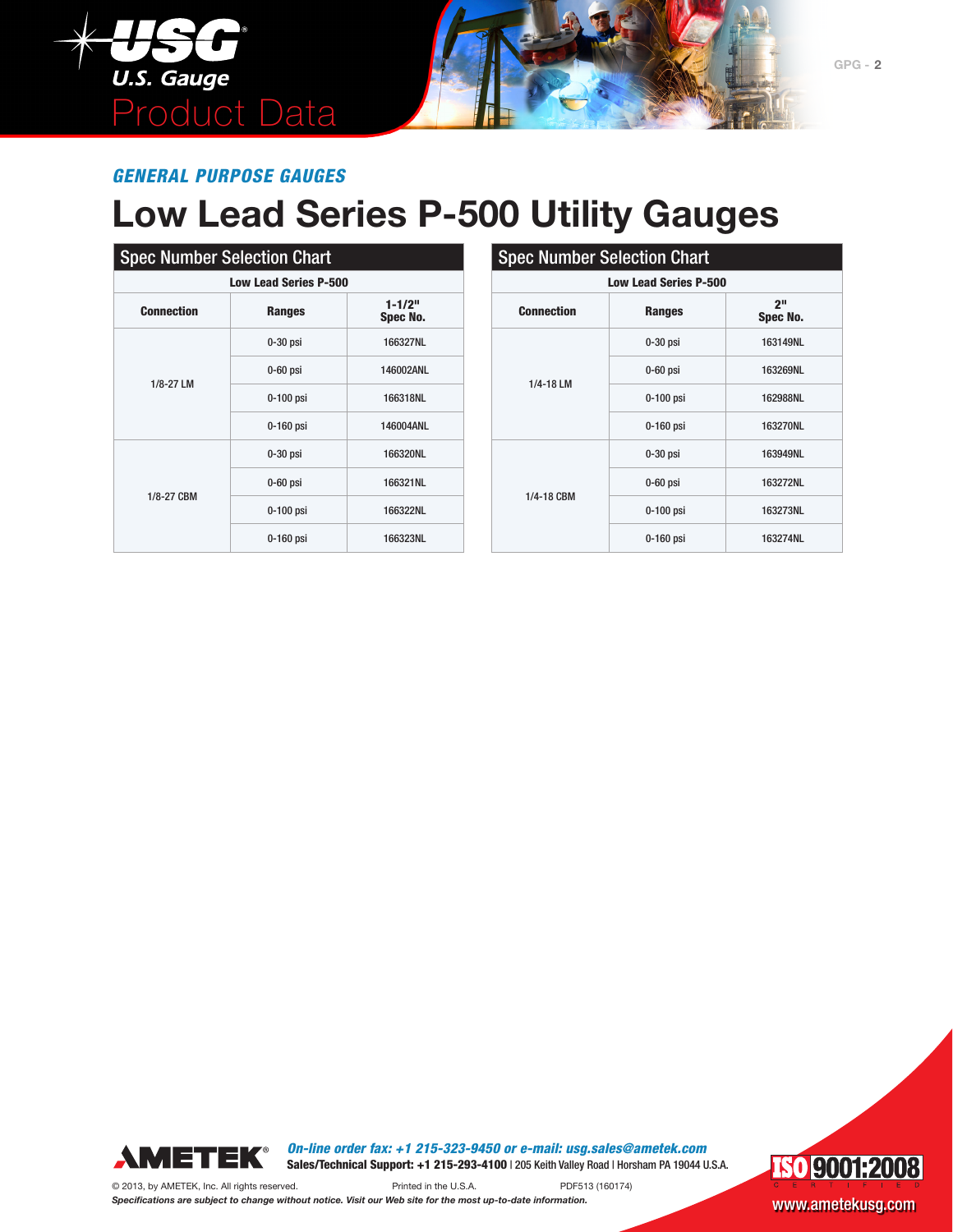

## **Series P-500 Low Cost Utility Gauges**

#### **DESCRIPTION**

U.S. Gauge Series P-500 utility gauges provide economical, reliable service in a wide variety of applications including pumps, compressors, and other equipment.

Series P-500 utility gauges come in PSI standard ranges with accuracy of ±3-2-3%.

Gauges are available in 1-1/2", 2", 2-1/2", 3-1/2", and 4-1/2" steel cases in center-back and lower mount configurations.

Low lead offerings that meet "Reduction of Lead in Drinking Water Act" also available. See Low Lead Series P-500 products.





### **SPECIFICATIONS**

SIZES: 1-1/2", 2", 2-1/2", 3-1/2", and 4-1/2" RANGES: 30" Hg VAC through 0-5000 psi

ACCURACY:  $\pm 3$ -2-3% (Grade B)

**BOURDON TUBE: Phosphor bronze** 

WINDOW: Glass except 1-1/2" is polycarbonate

MOVEMENT: Brass

DIAL: Galvalume

POINTER: Aluminum, painted black

CASE: Black painted steel

CONNECTION: Brass, center-back or lower mount 1/8-27 NPT for 1-1/2" and 2"; 1/4-18 NPT for 2" through 4-1/2"

*Other sizes, ranges, and mounting configurations are available for OEM quantities*

#### *Model P-500*

*Center-Back Mount (left) and Lower Mount*









### $\overline{\phantom{a}}$  Dimensions  $\overline{\phantom{a}}$  P-500

| <b>PRINTING INTIAL</b>               |                             |               |                |               |                               |                                                      |                                                      |               |                               |
|--------------------------------------|-----------------------------|---------------|----------------|---------------|-------------------------------|------------------------------------------------------|------------------------------------------------------|---------------|-------------------------------|
| <b>Model</b><br><b>Number</b>        | <b>Dial</b><br><b>Sizes</b> | <b>Unit</b>   | A              | B             | C.                            | E1                                                   | E <sub>2</sub>                                       | F             |                               |
| $1 - 1/2"$                           |                             | inches<br>mm  | 1.64<br>41.66  | .92<br>23.37  | .34<br>8.66                   | .62<br>15.75                                         | $\overline{\phantom{0}}$<br>$\overline{\phantom{0}}$ | .44<br>11.18  | .55<br>13.97                  |
|                                      | 2 <sup>11</sup>             | inches<br>mm  | 2.16<br>54.86  | 1.15<br>29.21 | .40<br>10.16                  | .84<br>21.34                                         | .90<br>22.86                                         | .55<br>13.97  | .87<br>22.10                  |
| 2-1/2" LM<br>$P - 500$<br>2-1/2" CBM | inches<br>mm                | 2.73<br>69.34 | 1.15<br>29.21  | .39<br>9.91   | .48<br>12.19                  | .25<br>6.35                                          | .82<br>20.83                                         | -             |                               |
|                                      | inches<br>mm                | 2.49<br>63.25 | 1.21<br>30.73  | 1.22<br>30.99 | $\overline{\phantom{0}}$<br>- | .28<br>7.11                                          | .84<br>21.34                                         | -             |                               |
|                                      | 3-1/2" LM                   | inches<br>mm  | 3.53<br>89.66  | 1.17<br>29.72 | .40<br>10.16                  | $\overline{\phantom{0}}$<br>-                        | .24<br>6.10                                          | .83<br>21.08  | —<br>$\overline{\phantom{0}}$ |
|                                      | 4-1/2" LM                   | inches<br>mm  | 4.80<br>121.92 | 1.12<br>28.45 | .38 <sub>0</sub><br>9.65      | $\overline{\phantom{0}}$<br>$\overline{\phantom{0}}$ | .45<br>11.43                                         | 1.10<br>27.94 |                               |

*\* Length E1 refers to 1/8 NPT connections; E2 refers to 1/4 NPT connections*



*On-line order fax: +1 215-323-9450 or e-mail: usg.sales@ametek.com* Sales/Technical Support: +1 215-293-4100 | 205 Keith Valley Road | Horsham PA 19044 U.S.A.



© 2013, by AMETEK, Inc. All rights reserved. Printed in the U.S.A. PDF513 (160174) *Specifications are subject to change without notice. Visit our Web site for the most up-to-date information.* WWW.ametekusg.com